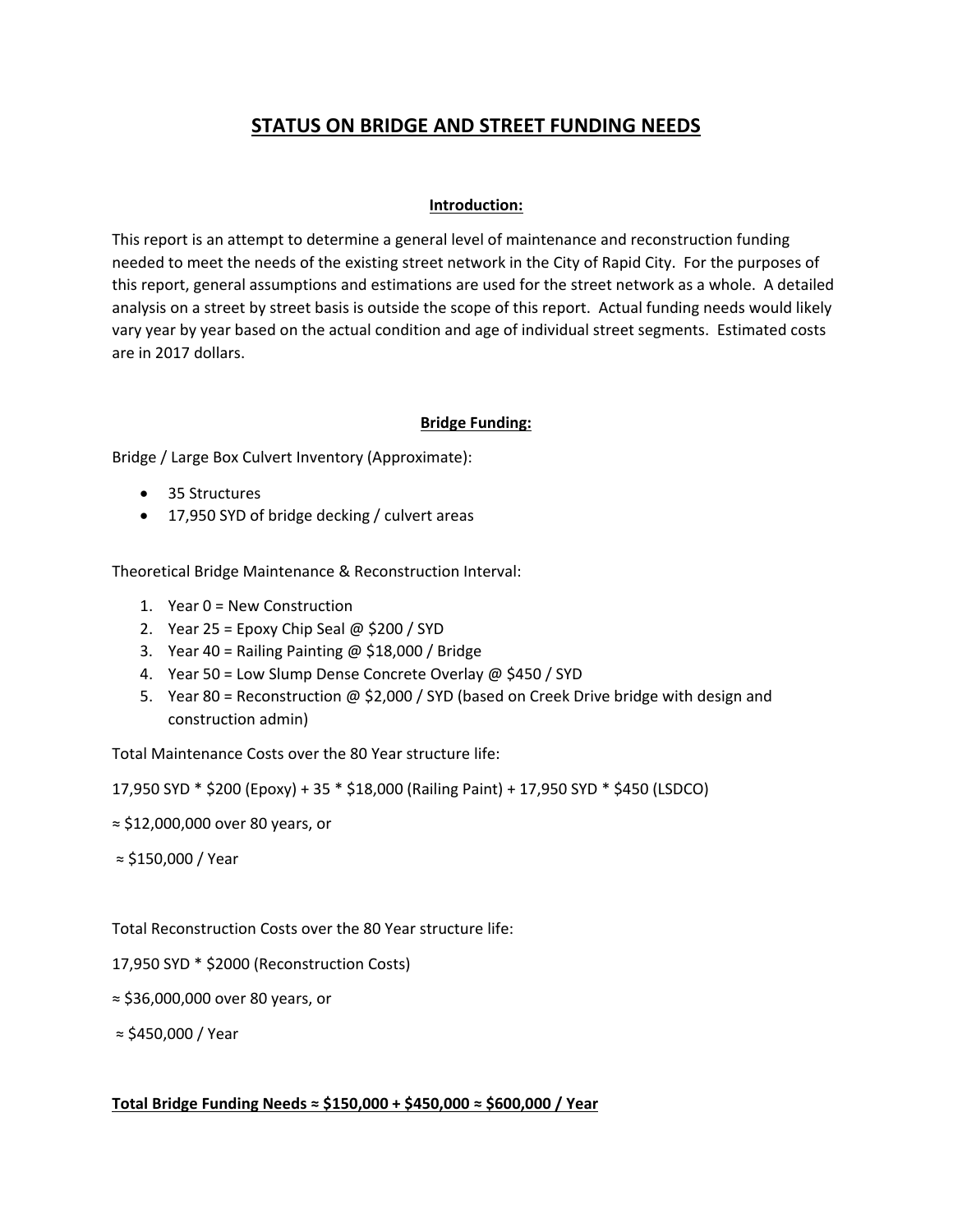# **Alley Funding:**

Alley Inventory (Approximate):

- 23.8 miles gravel alleys (assumed to remain gravel and maintained by Street Dept. crews)
- 10.1 miles of paved alleys

Theoretical Reconstruction Interval of paved alleys (assuming no maintenance of alleys performed):

- 1. Year 0 = New Construction
- 2. Year 40 = Reconstruction  $\omega$  \$100 / Ln Ft of Alley

Total Reconstruction Costs of paved alleys over the 40 Year pavement life:

53,000 Feet \* \$100 / Ln Ft (Reconstruction Costs estimated at \$35k/block. At 400' ≈ \$100 / Ln Ft)

≈ \$5,300,000 over 40 years, or

≈ \$130,000 / Year

**Total Alley Funding Needs ≈ \$130,000 / Year**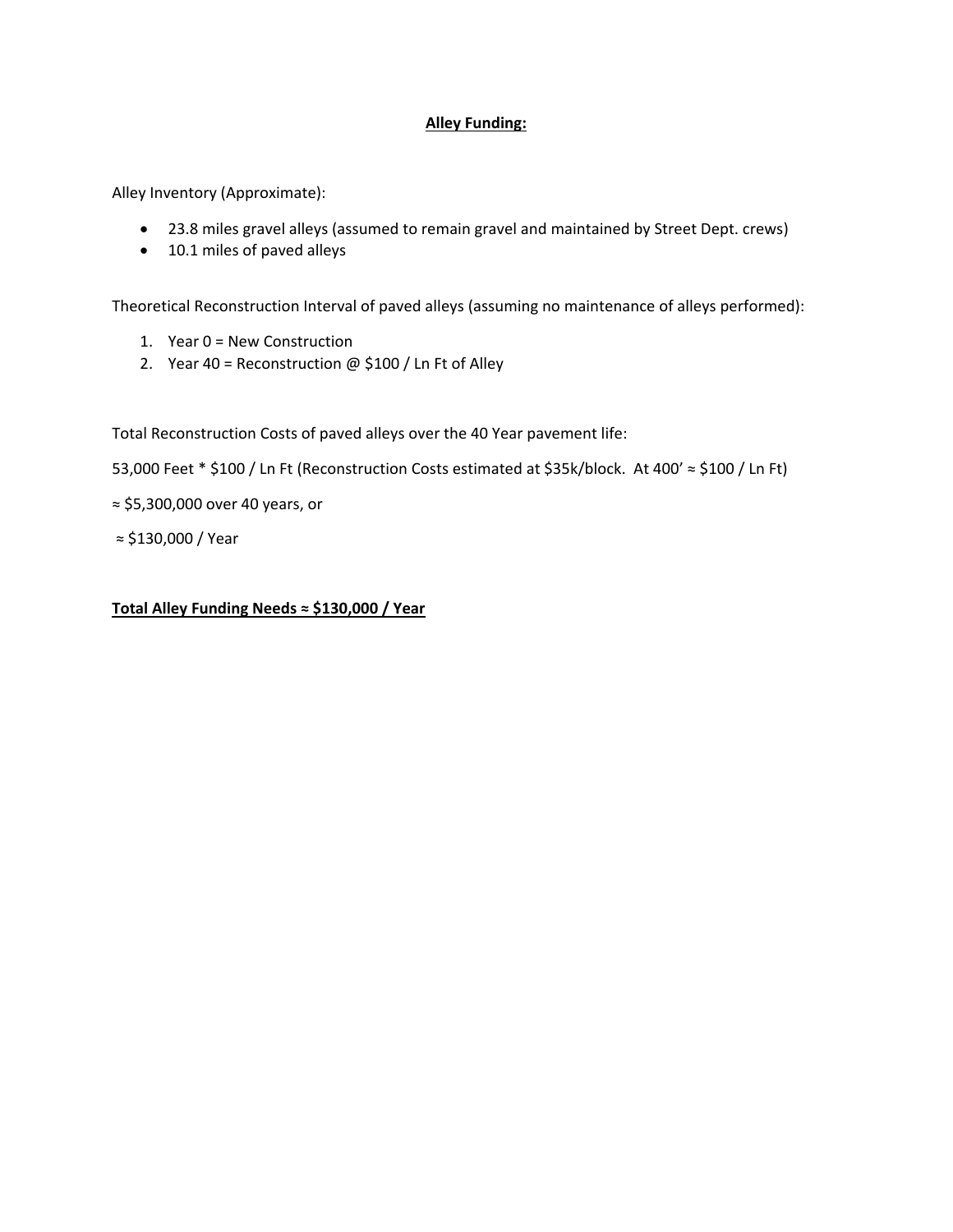# **Local/Residential Street Funding:**

Local/Residential Street Inventory (Approximate):

- 14 miles +/- of gravel streets (Assumed paving of gravel streets is assessed. Maintenance of gravel streets assumed to be completed by Street Dept.)
- 253 miles +/- of paved streets (5 miles +/- of "downtown" streets included in "3-lane arterial" category as costs are similar).

Theoretical Maintenance & Reconstruction Interval of paved streets, assuming all local streets will be asphalt: 60 Year reconstruction interval based on existing condition and age of numerous neighborhoods. S. Robbinsdale≈60 years / Tomahawk area≈ 45 years / Baldwin≈60 years / Custer&College≈60 years / Wildwood≈50 years.

\*Costs below are per linear foot of street.

- 1. Year 0 = New Construction
- 2. Year  $14 =$  Crack Seal @ \$2.60 / Ft
- 3. Year 15 = Chip Seal @ \$15.00 / Ft
- 4. Year 25 = Mill / Overlay @ \$80.00 / Ft
- 5. Year 60 = Reconstruction  $\omega$  \$ 650 / Ft

Total Maintenance Costs over the 60 Year pavement life:

1,335,000 ft  $*(52.60$  (crack seal) + \$15.00 (chip seal) + \$80.00 (m/o))

≈ \$130,000,000 over 60 years, or

≈ \$2,200,000 / Year

Total Reconstruction Costs of paved streets over the 60 Year pavement life:

1,335,000 Ft \* \$650 (Estimated Reconstruction Costs, based on Baldwin, Maple/Nevada, Signal Drive, College/Custer…includes design and construction admin)

≈ \$867,800,000 over 60 years, or

≈ \$14,500,000 / Year

#### **Total Residential/Local Street Funding Needs ≈ \$2,200,000 + \$14,500,000 ≈ \$16,700,000 / Year**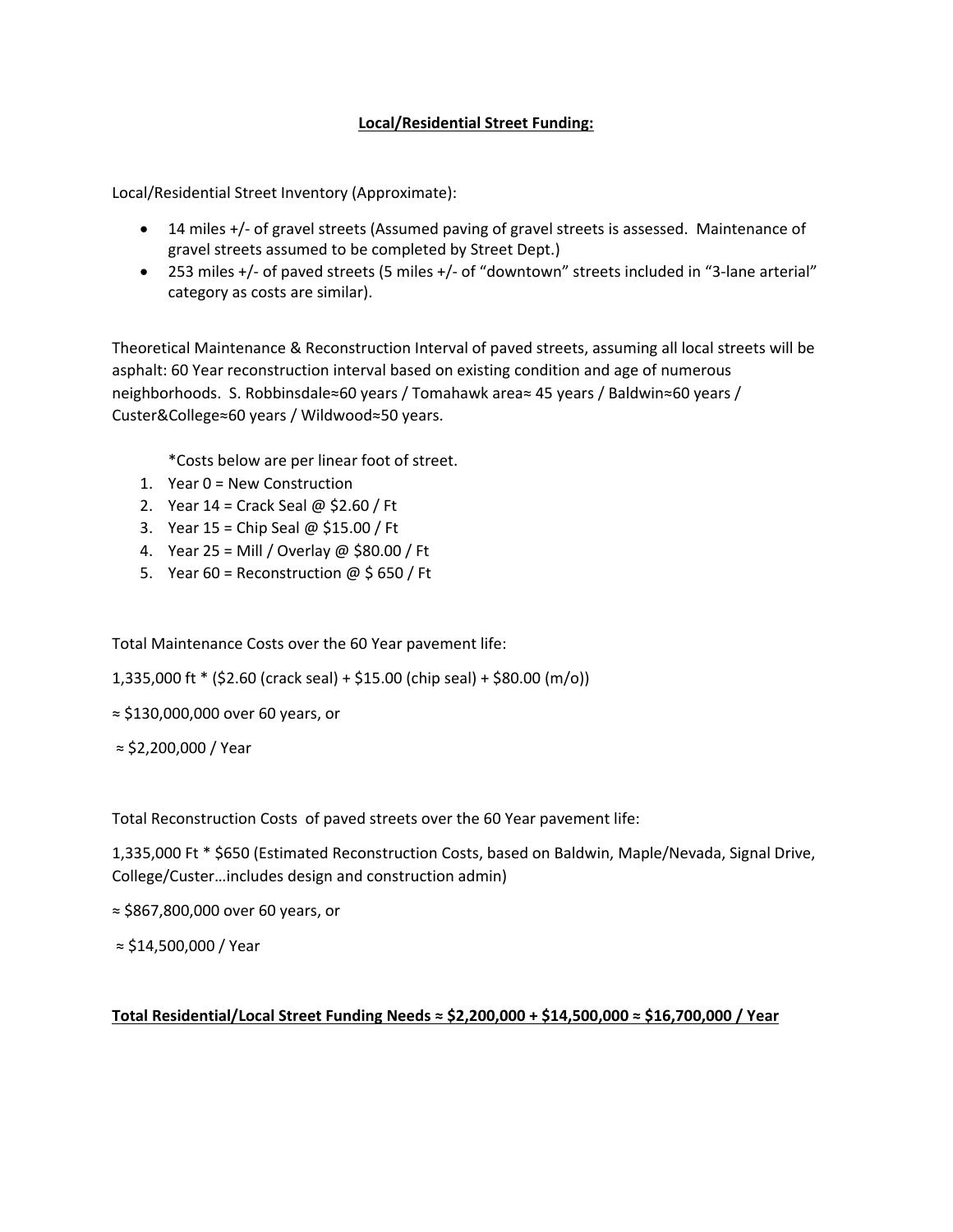### **Collector Street Funding:**

Collector Street Inventory (Approximate):

● 55 miles +/- of paved streets. Assume all will be asphalt.

Theoretical Maintenance & Reconstruction Interval, assuming all collector streets will be asphalt: 60 Year reconstruction interval assumed to be same as residential.

\*Costs below are per linear foot of street.

- 1. Year 0 = New Construction
- 2. Year  $14 =$  Crack Seal @ \$3.00 / Ft
- 3. Year 15 = Chip Seal @ \$17.00 /Ft
- 4. Year 25 = Mill / Overlay @ \$90.00 / Ft
- 5. Year 60 = Reconstruction @ \$ 850.00 / Ft (Estimated Reconstruction Costs, assumed to be more than residential, less than 3‐lane arterial)

Total Maintenance Costs over the 60 Year pavement life:

290,000 ft \* (\$3.00 (crack seal) + \$17.00 (chip seal) + \$90.00 (m/o))

- ≈ \$31,900,000 over 60 years, or
- ≈ \$500,000 / Year

Total Reconstruction Costs over the 60 Year pavement life:

290,000 Ft \* \$850.00 (Estimated Reconstruction Costs, assumed to be more than residential, less than 3‐ lane arterial…includes design and construction admin)

≈ \$247,000,000 over 60 years, or

≈ \$4,100,000 / Year

#### **Total Collector Street Funding Needs ≈ \$500,000 + \$4,100,000 ≈ \$4,600,000 / Year**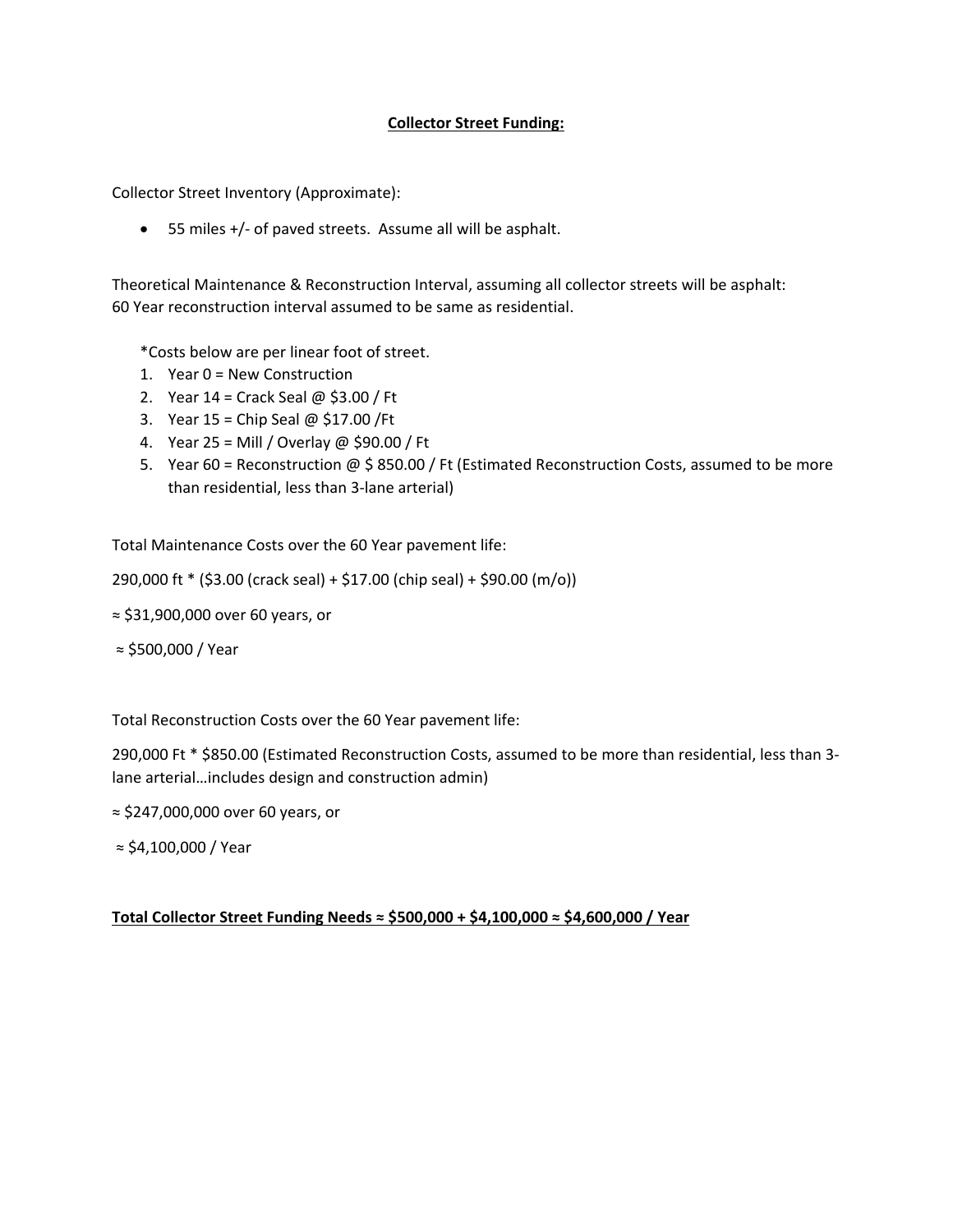# **Arterial Street Funding:**

Arterial Street Inventory (Approximate):

- 45 miles of principle arterial streets (assume all will become concrete)
	- o 35 miles estimated to be 5 lanes
	- o 10 miles estimated to be 3 lane
- 29 miles of minor arterial (assume all will become concrete)
- 5 miles of "downtown streets", costs similar to 3‐lane arterial streets.

Theoretical Maintenance & Reconstruction Interval for 3‐lane arterials:

\*Costs below are per linear foot of street.

- 1. Year 0 = New Construction
- 2. Year 20 = Panel repair and joint resealing  $\omega$  \$40.00 / Ft
- 3. Year 40 = Panel repair and joint resealing  $\omega$  \$70.00 /Ft
- 4. Year 60 = Reconstruction  $\omega$  \$ 1200.00 / Ft

Total Maintenance Costs of 3‐lane arterials over the 60 Year pavement life:

232,000 ft \* (\$40.00 (panel) + \$70.00 (panel))

≈ \$25,520,000 over 60 years, or

≈ \$425,000 / Year

Theoretical Maintenance & Reconstruction Interval for 5‐lane arterials:

\*Costs below are per linear foot of street.

- 1. Year 0 = New Construction
- 2. Year 20 = Panel repair and joint resealing  $\omega$  \$55.00 / Ft
- 3. Year 40 = Panel repair and joint resealing @ \$85.00 /Ft
- 4. Year 60 = Reconstruction @ \$2400.00 / Ft

Total Maintenance Costs of 5‐lane arterials over the 60 Year pavement life:

185,000 ft \* (\$55.00 (panel) + \$85.00 (panel))

≈ \$25,900,000 over 60 years, or

≈ \$425,000 / Year

Total Maintenance Costs of all arterials  $\approx$  \$425,000 + \$425,000  $\approx$  \$850,000 / Year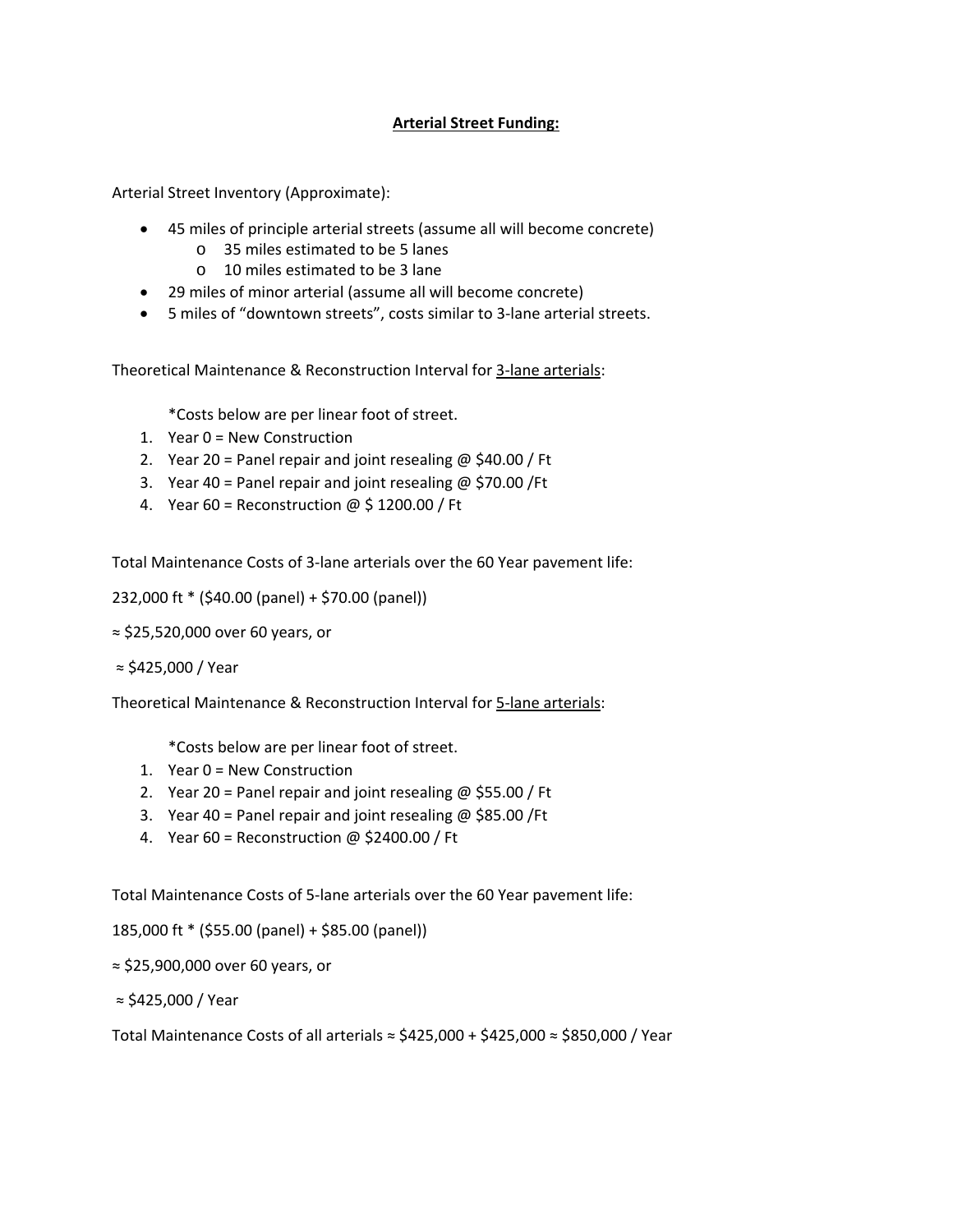Total Reconstruction Costs for 3‐lane arterials over the 60 Year pavement life:

232,000 Ft \* \$1200.00 / Ft (Estimated Reconstruction Costs based on Seger Ph 1 & 2, Sheridan Lake Road…includes design and construction admin)

≈ \$278,400,000 over 60 years, or

≈ \$4,600,000 / Year

Total Reconstruction Costs for 5‐lane arterials over the 60 Year pavement life:

185,000 Ft \* \$2400.00 / Ft (Estimated Reconstruction Costs, Jackson Ph 2, E North Ph 2, MRR Ph.3…includes design and construction admin)

≈ \$444,000,000 over 60 years, or

≈ \$7,400,000 / Year

Total Reconstruction Costs of all arterials ≈ \$4,600,000 + \$7,400,000 ≈ 12,000,000 / Year

# **Total Arterial Street Funding Needs ≈ \$850,000 + \$12,000,000 ≈ \$12,850,000 / Year**